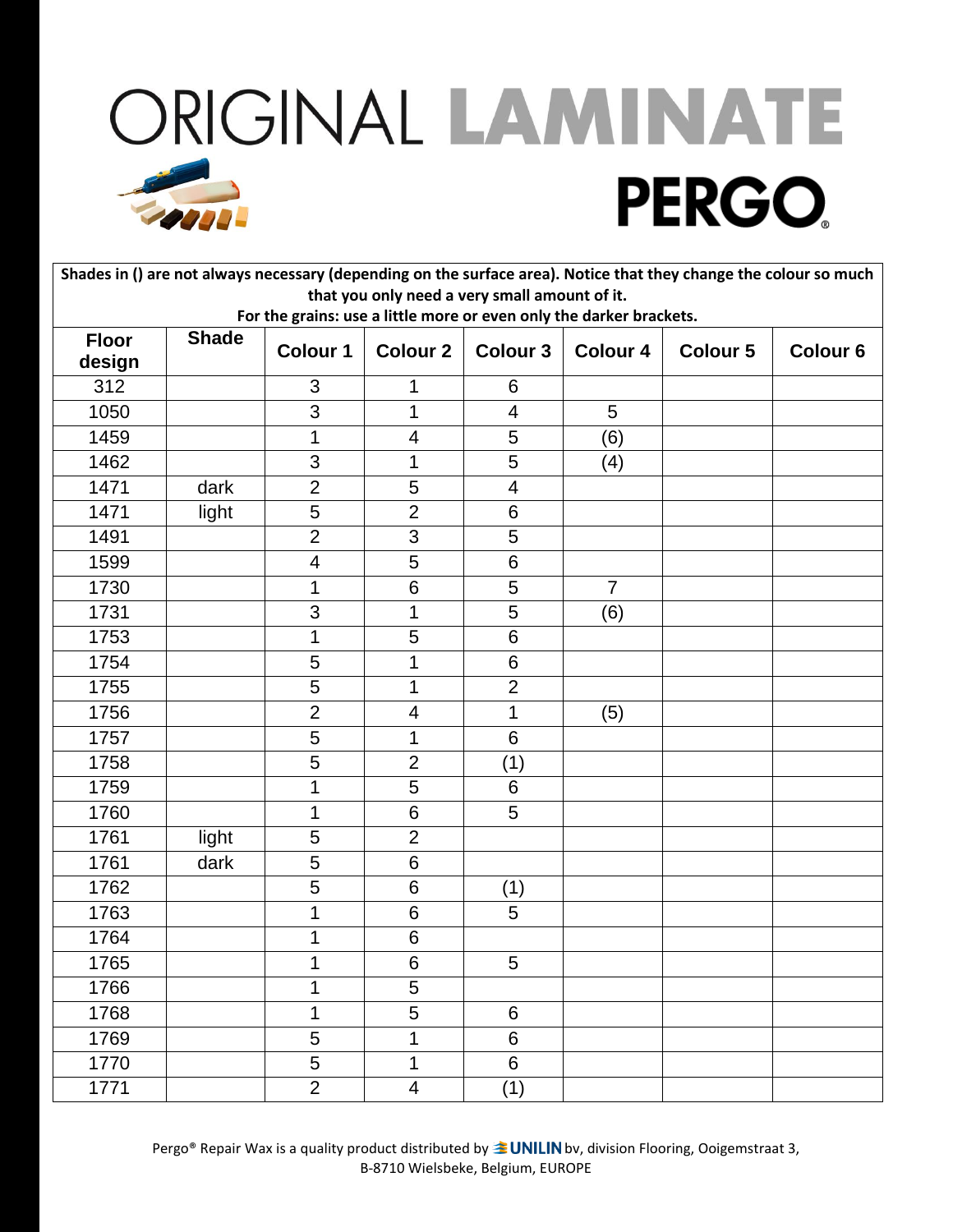| 1772 |        | 1                       | $\overline{\mathbf{4}}$ | $6\phantom{1}6$         |                |  |
|------|--------|-------------------------|-------------------------|-------------------------|----------------|--|
| 1773 |        | 5                       | $\mathbf 1$             | $\,6\,$                 |                |  |
| 1774 | light  | 5                       | $\mathbf 1$             | (6)                     |                |  |
| 1774 | dark   | 5                       | $\mathbf 1$             | (6)                     |                |  |
| 1775 |        | $\overline{2}$          | 5                       | 6                       |                |  |
| 1776 |        | 5                       | $\mathbf 1$             |                         |                |  |
| 1777 |        | 1                       | 5                       | $\,6\,$                 |                |  |
| 1778 |        | 1                       | $\,6$                   | 5                       |                |  |
| 1779 |        | 1                       | $\,6$                   | 5                       |                |  |
| 1780 |        | 1                       | $\,6$                   |                         |                |  |
| 1781 |        | 1                       | 6                       | 5                       |                |  |
| 1782 |        | 1                       | $\,6$                   | 5                       |                |  |
| 1783 |        | 1                       |                         |                         |                |  |
| 1785 |        | $\overline{2}$          | $\mathbf 1$             | $\overline{5}$          |                |  |
| 1786 |        | 1                       | $\,6$                   | $\sqrt{5}$              |                |  |
| 1787 |        | 1                       | 5                       | $\,6$                   |                |  |
| 1788 |        | $\,6$                   | $\mathbf 1$             | 5                       |                |  |
| 1789 |        | $\overline{2}$          | 3                       | $\overline{\mathbf{4}}$ | (5)            |  |
| 1790 |        | $\overline{3}$          | $\mathbf 1$             |                         |                |  |
| 1791 |        | $\overline{2}$          | $\overline{\mathbf{4}}$ | 5                       |                |  |
| 1792 | light  | $\overline{2}$          | $\mathbf 5$             |                         |                |  |
| 1792 | middle | $\overline{2}$          | 5                       | 6                       |                |  |
| 1792 | dark   | $\mathbf{2}$            | 5                       | $\,6$                   |                |  |
| 1793 |        | 1                       | 5                       |                         |                |  |
| 1794 |        | 1                       | $\overline{5}$          | $\,6\,$                 |                |  |
| 1795 | light  | $\overline{2}$          | 5                       |                         |                |  |
| 1795 | dark   | $\overline{2}$          | 5                       | (1)                     |                |  |
| 1796 |        | $\overline{4}$          | $\mathbf 1$             | 5                       |                |  |
| 1797 |        | 5                       | $\mathbf{1}$            | $\,6\,$                 |                |  |
| 1798 | light  | $\mathbf 1$             | $\overline{2}$          | $\overline{5}$          | $\,6\,$        |  |
| 1798 | dark   | $\overline{c}$          | 5                       |                         |                |  |
| 1799 | light  | $\overline{5}$          | $\overline{\mathbf{1}}$ | $\overline{2}$          |                |  |
| 1799 | middle | $\overline{2}$          | $\overline{5}$          | $\mathbf 1$             | $\overline{4}$ |  |
| 1799 | dark   | $\overline{\mathbf{4}}$ | $\mathbf 1$             | $\overline{2}$          |                |  |
|      |        |                         |                         |                         |                |  |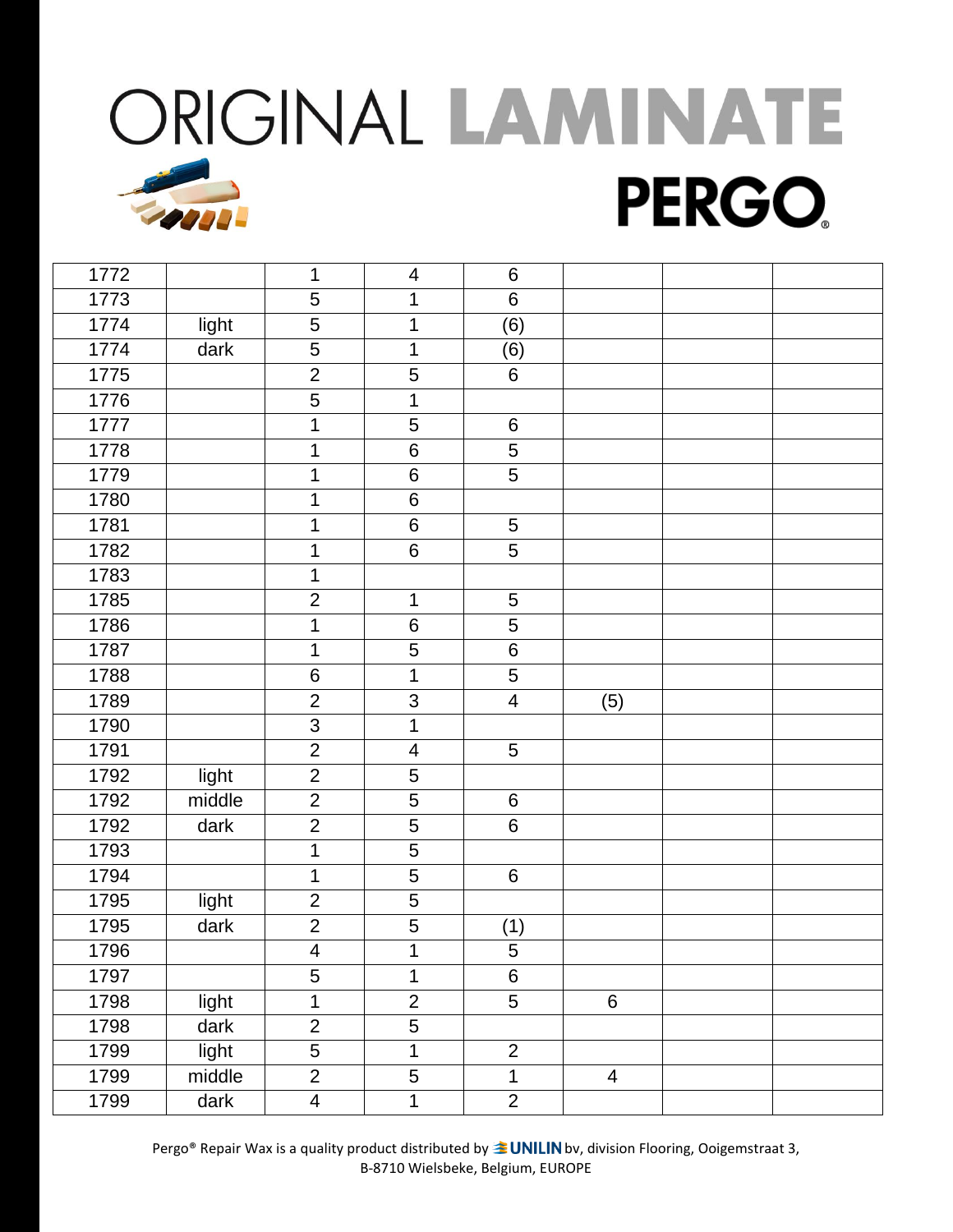| 1800 |        | 1                         | 5                       |                         |                     |  |
|------|--------|---------------------------|-------------------------|-------------------------|---------------------|--|
| 1801 |        | $\overline{\mathcal{A}}$  | $\mathbf 1$             | $6\phantom{1}$          |                     |  |
| 1802 |        | 1                         | $\,6$                   | 5                       |                     |  |
| 1803 |        | $\overline{5}$            | $\overline{2}$          | $\,6$                   |                     |  |
| 1804 |        | $\overline{\mathbf{4}}$   | $\overline{2}$          | $\sqrt{5}$              | $6\phantom{1}$      |  |
| 1805 |        | 1                         | $\,6$                   | 5                       |                     |  |
| 1806 |        | $\mathbf 1$               | $\,6$                   |                         |                     |  |
| 1807 |        | $\mathbf 1$               | 6                       |                         |                     |  |
| 1808 |        | $\sqrt{5}$                | $\mathbf{1}$            | $\overline{2}$          |                     |  |
| 1809 |        | $\overline{2}$            | 5                       | $\,6$                   | (6)<br>$\mathbf{1}$ |  |
| 1810 |        | 1                         | $\overline{2}$          | 4                       | 5                   |  |
| 1811 |        | 1                         | $\,6$                   | 5                       |                     |  |
| 1812 |        | $\mathbf 1$               | $\,6$                   | 5                       |                     |  |
| 1813 |        | 5                         | $\overline{1}$          | (1)                     |                     |  |
| 1814 |        | 5                         | $\mathbf 1$             | $\,6\,$                 |                     |  |
| 1815 |        | 3                         | $\overline{2}$          | 5                       |                     |  |
| 1816 |        | $\overline{2}$            | $\overline{5}$          |                         |                     |  |
|      | light  | $\overline{2}$            | $\overline{\mathbf{4}}$ |                         |                     |  |
| 1816 | middle |                           |                         | $\sqrt{5}$              |                     |  |
| 1816 | dark   | $\overline{5}$            | $\,6$                   |                         |                     |  |
| 1817 |        | 1                         | 6                       | $\sqrt{5}$              |                     |  |
| 1818 |        | 3                         | 5                       | $\,6\,$                 |                     |  |
| 1819 |        | $\mathsf 3$               | $\mathbf 1$             | $\overline{2}$          | 5                   |  |
| 1820 |        | $\mathbf{3}$              | $\overline{\mathbf{4}}$ | $\,6$                   | (2)                 |  |
| 1821 |        | $\mathbf 1$               | $\overline{7}$          | 4                       | (6)                 |  |
| 1822 |        | 1                         | $\mathfrak{S}$          | $\overline{4}$          | (4)                 |  |
| 1825 |        | 1                         | 5                       | (4)                     | (5)                 |  |
| 1826 |        | 3                         | $\mathbf 1$             | $\overline{2}$          | $\overline{5}$      |  |
| 1827 |        | 1                         | $\overline{\mathbf{4}}$ | (5)                     | (2)                 |  |
| 1828 |        | 5                         | $\mathbf 1$             | $\overline{\mathbf{4}}$ | (6)                 |  |
| 1829 |        | $\ensuremath{\mathsf{3}}$ | $\mathbf 1$             | 5                       | $\overline{4}$      |  |
| 1830 |        | $\overline{3}$            | $\mathbf 1$             | $\,6\,$                 | 5                   |  |
| 1831 |        | 1                         | 5                       | $\overline{3}$          | (6)                 |  |
| 1833 |        | $\,6$                     | $\overline{7}$          | (6)                     |                     |  |
| 1834 |        | $\mathbf{1}$              | $\,6\,$                 | (7)                     | (6)                 |  |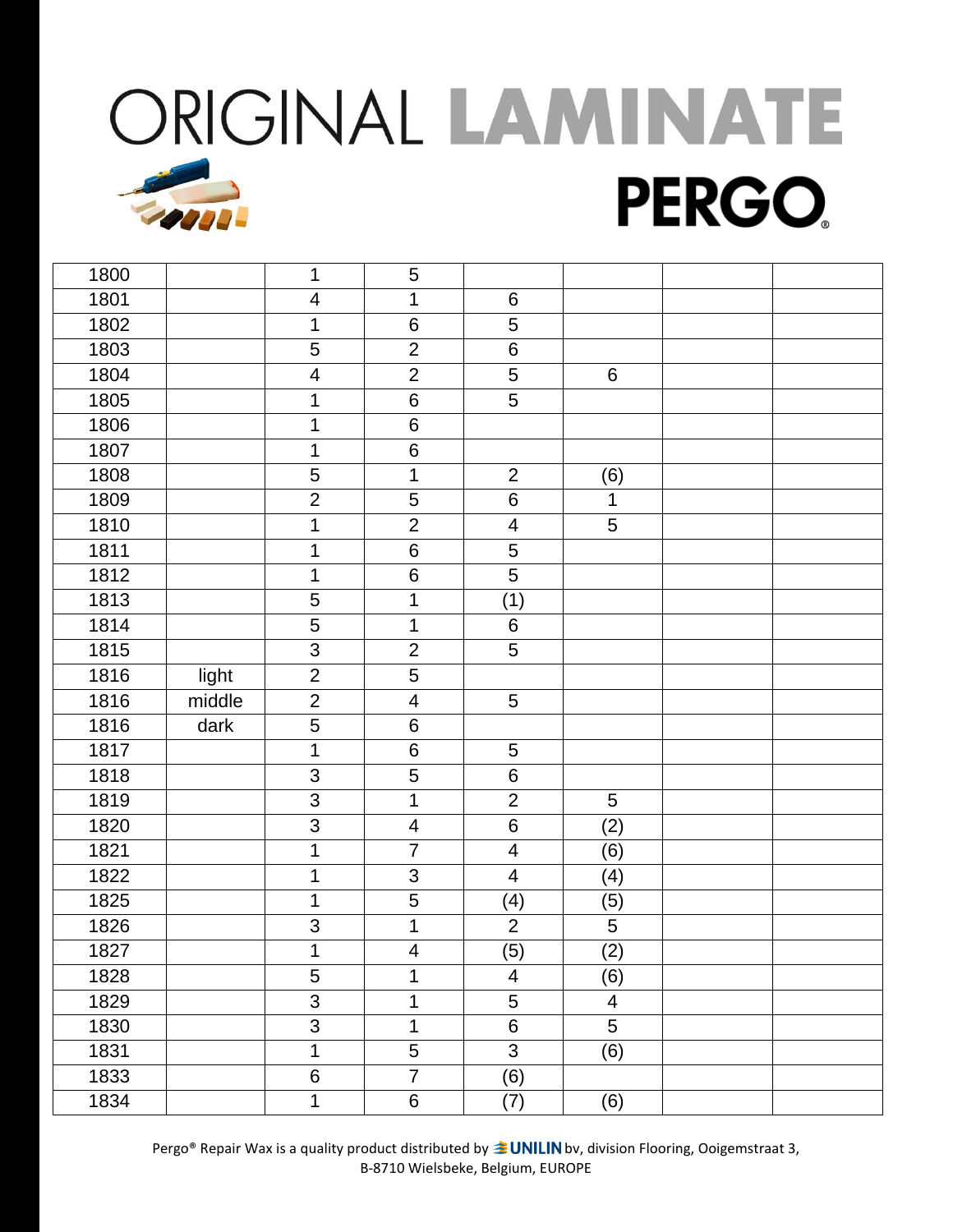| 1835 | 1                         | $\mathfrak{B}$          | 4                        | (5)            |  |
|------|---------------------------|-------------------------|--------------------------|----------------|--|
| 1892 | $\overline{7}$            | 5                       | 6                        | (1)            |  |
| 2135 | 3                         | $\overline{2}$          | 5                        | (6)            |  |
| 3173 | $\mathfrak{S}$            | $\overline{2}$          | $\overline{\mathbf{4}}$  | 5              |  |
| 3184 | 1                         | 3                       | $\overline{4}$           | (5)            |  |
| 3185 | $\ensuremath{\mathsf{3}}$ | $\mathbf 1$             | $\overline{5}$           | (4)            |  |
| 3359 | 1                         | 3                       | 5                        |                |  |
| 3360 | $\overline{2}$            | 5                       | (6)                      |                |  |
| 3361 | 1                         | 3                       | 5                        | (6)            |  |
| 3362 | 1                         | 6                       | 4                        | (1)            |  |
| 3363 | 1                         | $\overline{5}$          | $\,6$                    |                |  |
| 3364 | 1                         | $\overline{7}$          | $\overline{\mathbf{4}}$  | (6)            |  |
| 3366 | 1                         | 5                       | 3                        | (6)            |  |
| 3367 | 1                         | $\overline{7}$          | $\overline{5}$           | (6)            |  |
| 3368 | 1                         | $\overline{5}$          | $\overline{7}$           | (6)            |  |
| 3369 | 1                         | 5                       | $\overline{\mathcal{A}}$ | (6)            |  |
| 3370 | 1                         | $\overline{2}$          | 5                        | (6)            |  |
| 3371 | 1                         | 5                       | $\overline{3}$           | (6)            |  |
| 3372 | 1                         | $\overline{3}$          | (5)                      |                |  |
| 3373 | 1                         | $\overline{2}$          | 5                        | (3)            |  |
| 3374 | 1                         | 3                       | 5                        | (6)            |  |
| 3375 | $\mathbf 1$               | $\overline{2}$          | $\sqrt{5}$               |                |  |
| 3376 | 1                         | 3                       | 5                        | (6)            |  |
| 3441 | 5                         | 6                       | (2)                      |                |  |
| 3442 | $\overline{2}$            | 4                       | (5)                      |                |  |
| 3443 | 1                         | 3                       | $\overline{2}$           | 5              |  |
| 3568 | 1                         | $\overline{7}$          | 4                        | $\,6\,$        |  |
| 3569 | 1                         | $\overline{2}$          | 3                        | 5              |  |
| 3570 | 1                         | $\overline{7}$          | 4                        | 6              |  |
| 3571 | 1                         | 3                       | 5                        | (6)            |  |
| 3573 | 1                         | $\overline{\mathbf{4}}$ | $\,6$                    |                |  |
| 3580 | 1                         | 4                       | $\,6$                    |                |  |
| 3581 | 1                         | $\overline{3}$          | 5                        |                |  |
| 3582 | 1                         | 5                       | $\,6\,$                  | $\overline{4}$ |  |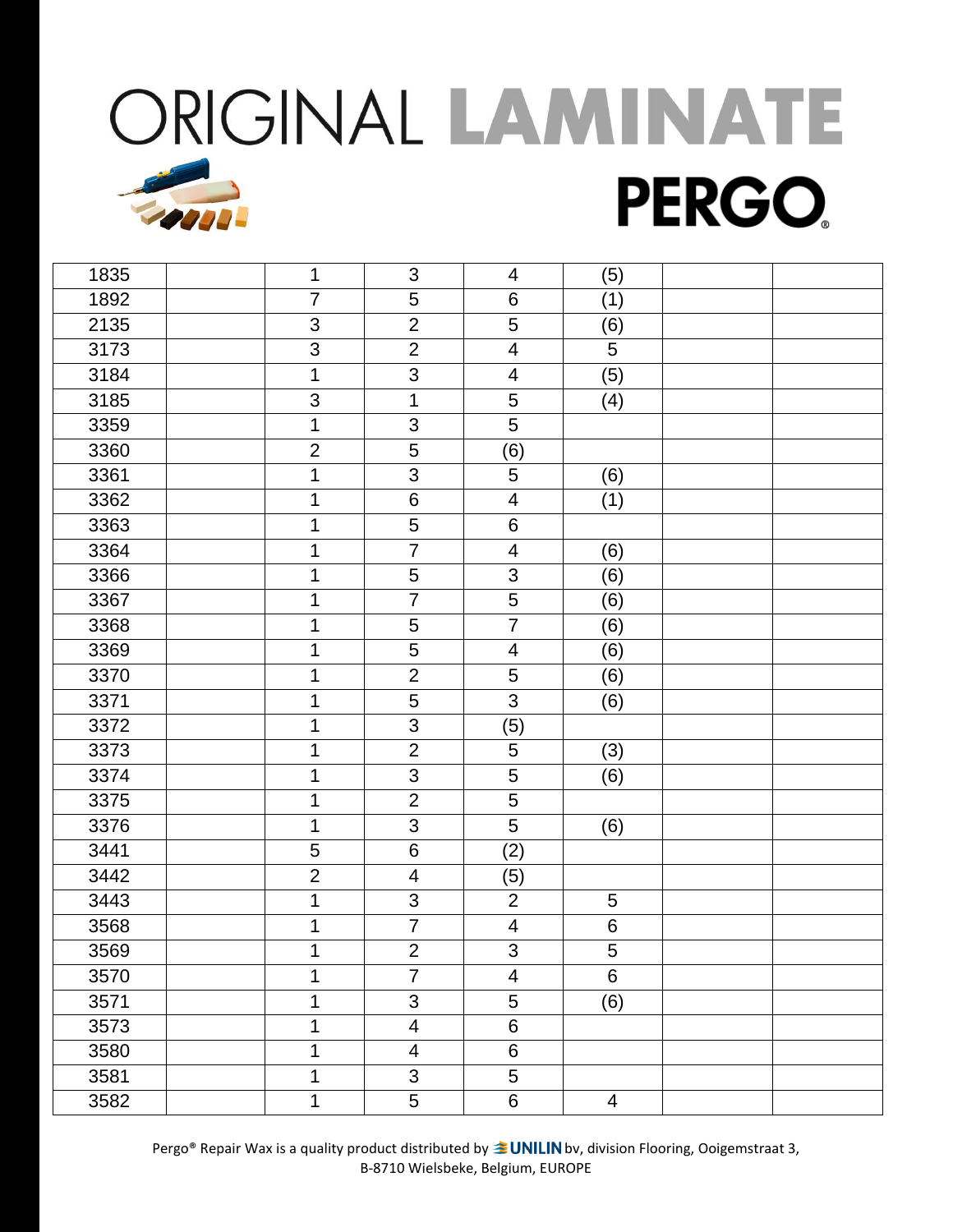| 3589 | $\overline{2}$ | 3                       | 5              | (6)            |     |  |
|------|----------------|-------------------------|----------------|----------------|-----|--|
| 3590 | $\overline{2}$ | 3                       | 5              | (6)            |     |  |
| 3862 | 1              | $\overline{7}$          | (3)            | (6)            |     |  |
| 3863 | 1              | $\overline{7}$          | 3              | 5              |     |  |
| 3864 | 1              | 5                       | 3              | $6\phantom{a}$ |     |  |
| 3865 | 1              | 3                       | 5              | (6)            |     |  |
| 3866 | 1              | (6)                     | (5)            |                |     |  |
| 3867 | 1              | $\overline{7}$          | (6)            | (4)            |     |  |
| 3868 | 1              | 3                       | 5              | (6)            |     |  |
| 3869 | 1              | 3                       | $\,6$          | (5)            |     |  |
| 3870 | 1              | $\overline{3}$          | 5              | 6              |     |  |
| 3906 | 1              | $\overline{\mathbf{4}}$ | $\,6\,$        |                |     |  |
| 4158 | $\mathbf 1$    | $\overline{7}$          | (6)            |                |     |  |
| 4160 | 1              | 3                       | $\overline{5}$ | (6)            |     |  |
| 4161 | $\overline{2}$ | $\mathbf 1$             | $\overline{3}$ | $\overline{5}$ |     |  |
| 4162 | $\overline{2}$ | 5                       | (6)            |                |     |  |
| 4289 | 1              | $\overline{7}$          | 6              | (4)            |     |  |
| 4291 | 1              | 3                       | (5)            | (6)            | (4) |  |
| 4293 | $\mathfrak{S}$ | $\mathbf{1}$            | 5              | 6              |     |  |
| 4295 | 3              | $\overline{2}$          | 5              | (6)            |     |  |
| 4297 | 1              | 3                       | 5              | (6)            | (4) |  |
| 4299 | 3              | $\mathbf 1$             | $\,6\,$        | 5              | (4) |  |
| 4301 | 3              | $\mathbf 1$             | 5              |                |     |  |
| 4303 | 1              | 5                       | $\,6\,$        |                |     |  |
| 4305 | 1              | 3                       | $\mathbf 5$    | 6              | (4) |  |
| 4307 | 3              | $\,6$                   | 5              |                |     |  |
| 4309 | 1              | $\mathbf{3}$            | $\sqrt{5}$     | $\overline{7}$ |     |  |
| 4311 | 1              | $\overline{7}$          | $\overline{2}$ | $6\phantom{a}$ | (5) |  |
| 4313 | 3              | 1                       | 5              | (6)            |     |  |
| 4315 | $\,6$          | $\mathbf 1$             | 5              |                |     |  |
| 4317 | 3              | $\overline{2}$          | 5              | $6\phantom{a}$ |     |  |
| 4319 | $\overline{2}$ | $\overline{\mathbf{4}}$ | 5              | 6              |     |  |
| 4386 | 1              | $\overline{7}$          | $6\phantom{a}$ | $\overline{5}$ |     |  |
| 4387 | 1              | $\overline{7}$          |                |                |     |  |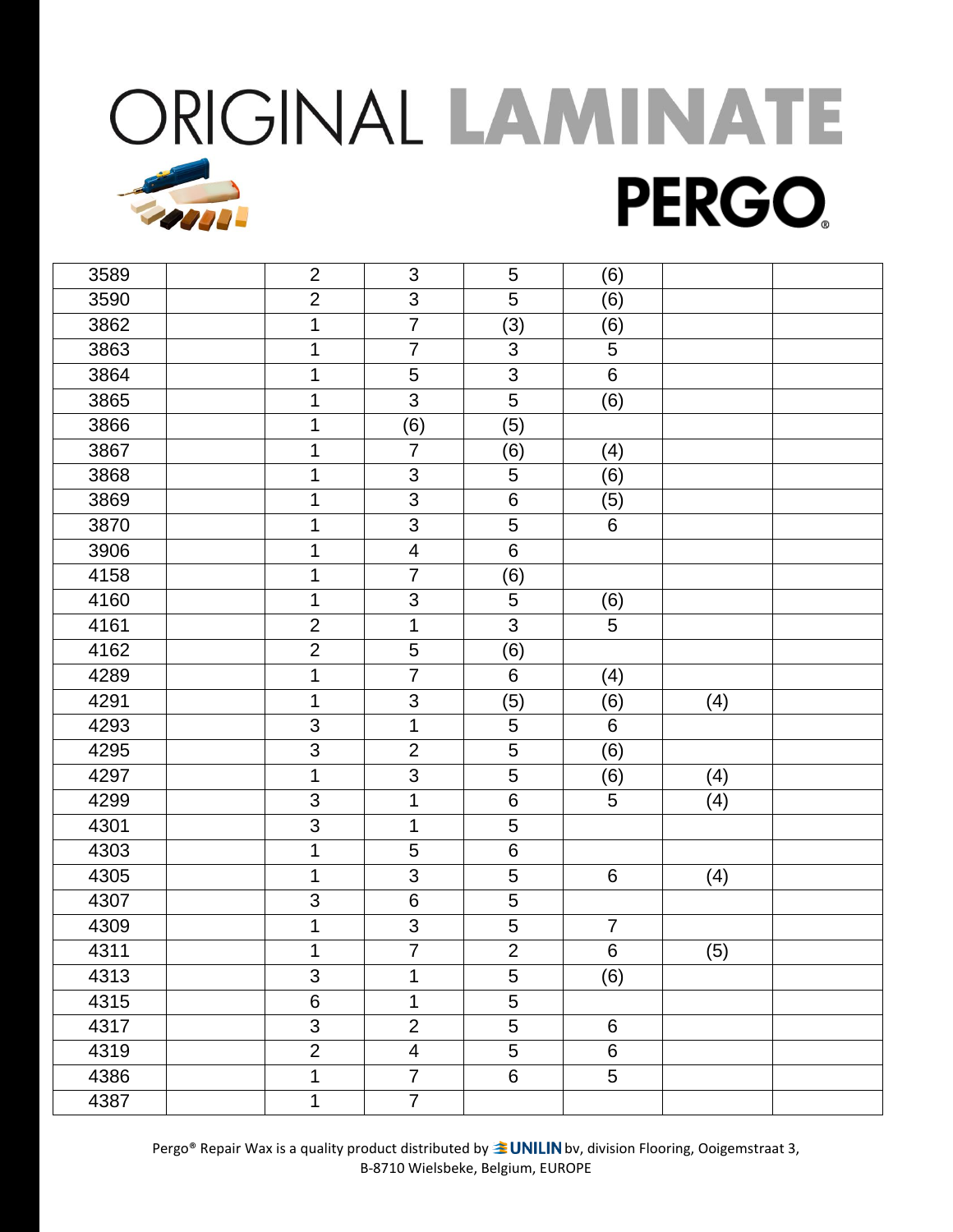| 4388 | $\overline{7}$          | $6\phantom{1}6$ | 4                        |                |  |
|------|-------------------------|-----------------|--------------------------|----------------|--|
| 4389 | 1                       | 5               | 3                        | (4)            |  |
| 4390 | 1                       | $\overline{3}$  | 5                        | 6              |  |
| 4391 | 1                       | $\mathsf 3$     | 5                        | $\,6\,$        |  |
| 4392 | $\mathbf 1$             | $\overline{5}$  | 3                        | (6)            |  |
| 4393 | $\overline{\mathbf{4}}$ | $\mathbf{1}$    | 5                        | (6)            |  |
| 4394 | 3                       | $\mathbf 1$     | 5                        | $\overline{2}$ |  |
| 4395 | 1                       | $\overline{7}$  | 3                        | $\overline{5}$ |  |
| 4430 | $\mathbf 1$             | $\,6$           | (4)                      |                |  |
| 4431 | 1                       | $\mathfrak{S}$  | $\,6$                    | $\overline{5}$ |  |
| 4432 | 1                       | $6\phantom{1}$  | $\overline{\mathbf{4}}$  | $\overline{5}$ |  |
| 4433 | $\overline{7}$          | $\mathbf{1}$    | 6                        | 5              |  |
| 4434 | 1                       | $\overline{4}$  | (3)                      |                |  |
| 4748 | 1                       | $\,6$           | 5                        |                |  |
| 4749 | $\overline{2}$          | 3               | $\mathbf 1$              | (4)            |  |
| 4750 | $\overline{2}$          | $\mathfrak{S}$  | $\mathbf{1}$             |                |  |
| 4751 | $\overline{7}$          | 5               |                          |                |  |
| 4752 | 1                       | $\overline{6}$  | 5                        |                |  |
| 4753 | $\mathbf 1$             | $\overline{7}$  | (3)                      | (6)            |  |
| 4754 | 1                       | $\overline{4}$  | (2)                      |                |  |
| 4755 | 1                       | $\overline{7}$  | $\overline{4}$           |                |  |
| 4756 | 5                       | 3               | $\,6$                    |                |  |
| 4757 | 1                       | $\overline{2}$  | 5                        | (6)            |  |
| 4760 | $\overline{\mathbf{4}}$ | $\,6\,$         | (5)                      | (6)            |  |
| 4761 | 5                       | 3               | $\,6$                    |                |  |
| 4762 | $\overline{2}$          | 3               | 1                        | (4)            |  |
| 4763 | $\mathfrak{S}$          | $\overline{2}$  | 1                        |                |  |
| 4764 | 1                       | $\overline{3}$  | 5                        | $6\phantom{1}$ |  |
| 4765 | 1                       | $\,6\,$         | 3                        | $\overline{5}$ |  |
| 4766 | $\overline{2}$          | $\,6\,$         | $\overline{\mathcal{A}}$ |                |  |
| 4767 | $\overline{2}$          | $\mathfrak{S}$  | (6)                      | (3)            |  |
| 4994 | $\overline{3}$          | $\overline{2}$  | 5                        | (6)            |  |
| 4995 | 1                       | $\overline{3}$  | 5                        |                |  |
| 4996 | 1                       | 3               | $6\phantom{.}$           | $\sqrt{5}$     |  |